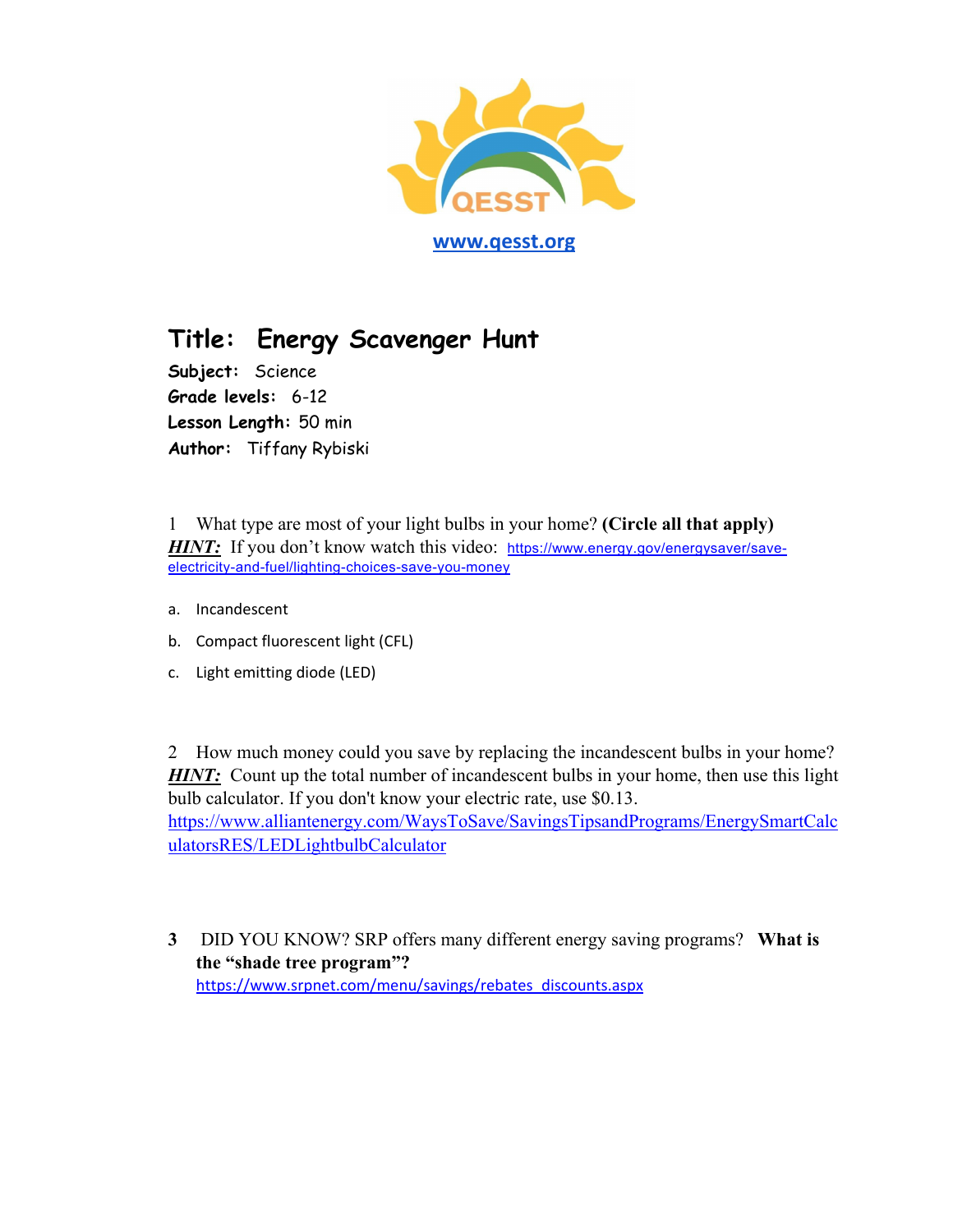4. Where does MOST of the electricity in your community come from? (*check all that apply*) *HINT:* Enter your zip code into the EPA Power Profiler website to discover your region's fuel mix. https://www.epa.gov/energy/power-profiler#/

| solar       | nuclear |
|-------------|---------|
| natural gas | hydro   |
| coal        | wind    |
| biomass     | other   |

5. Renewable resources power nearly **\_\_\_\_\_\_\_\_\_\_\_\_\_\_\_\_\_\_**of Arizona's net electricity generation.

*HINT*: Read Arizona's State Energy Profile Analysis from the U.S. Energy Information Administration. https://www.eia.gov/state/analysis.php?sid=AZ

6. How much money could you save by replacing the refrigerator/freezer in your home? **HINT:** Look inside the refrigerator itself to find the model's year and size (in cubic feet). Then use the ENERGY STAR® Flip Your Fridge Calculator to estimate savings. https://www.energystar.gov/index.cfm?fuseaction=refrig.calculator

7. Name one reason why your household would consider purchasing an ENERGY STAR® certified appliance the next time you shop for appliances.

**HINT:** Learn about ENERGY STAR® certified appliances that help protect the environment. https://www.energystar.gov/products/appliances

8. What type of power plants are in your County *(check all that apply)? HINT*: Turn on the 'All Power Plants' layer within the Arizona State Energy Profile Map and zoom in to your County. https://www.eia.gov/state/?sid=AZ

| solar       | nuclear | NO power plants exist |
|-------------|---------|-----------------------|
| natural gas | hydro   |                       |
| coal        | wind    |                       |
| biomass     | other   |                       |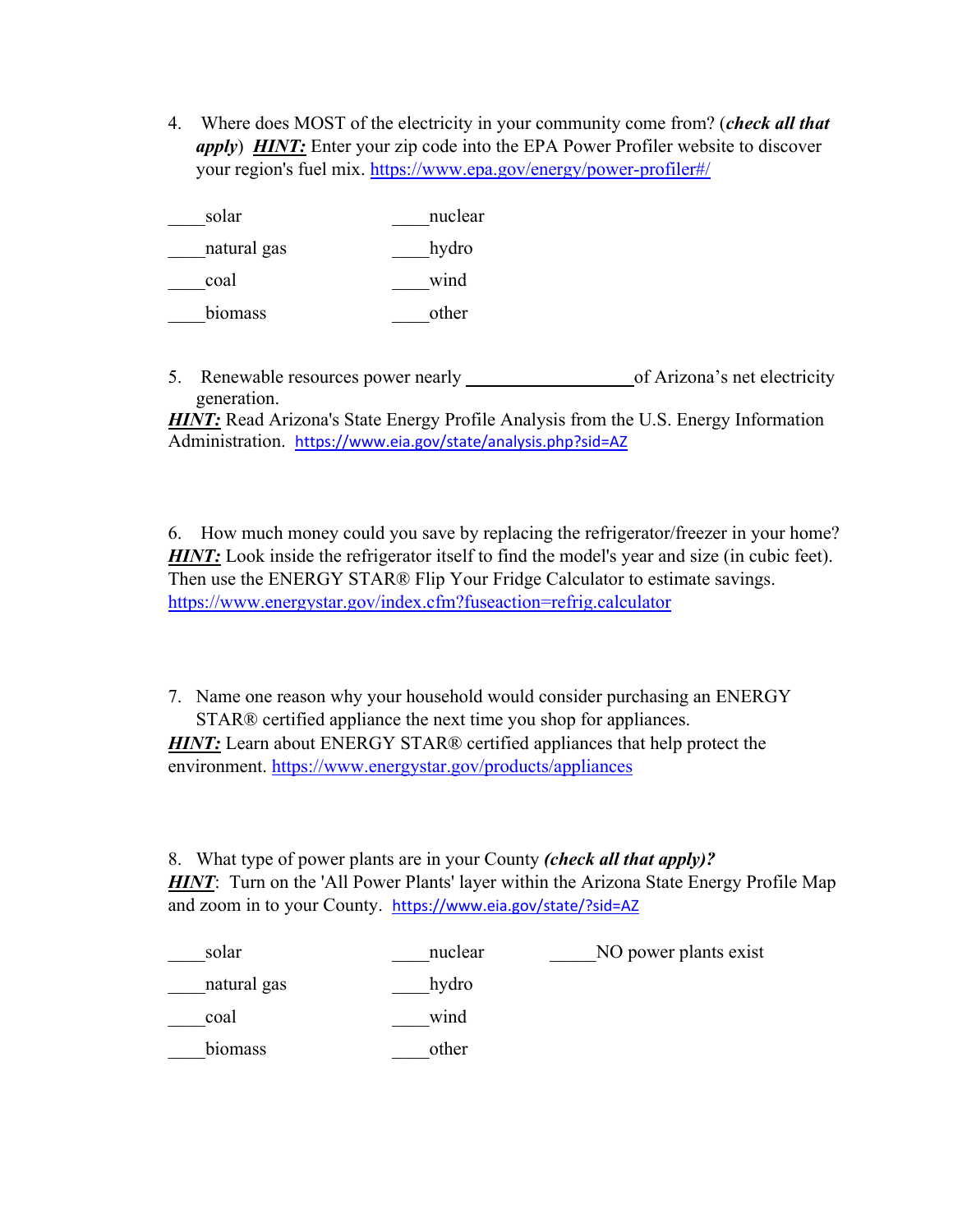9. How much energy does a school typically use?

*HINT*: http://solarbyempire.com/solar‐for‐schools

AND where did the first large scale solar field open in Arizona?

10. Who are your electric utility provider? **(Circle response)** *HINT:*https://www.canadatoarizona.com/wp‐content/uploads/2019/05/arizona‐power‐

companies.pdf

- a. Arizona Public Service (APS)
- b. Salt River Project (SRP)
- c. Tucson Electric Power (TEP)
- d. Trico Electric Cooperative (TEC)

11. Who is your gas provider? **(Circle response)** *HINT:*https://www.canadatoarizona.com/wp‐content/uploads/2019/05/arizona‐gas‐ companies.pdf

- a. Southwest Gas Corporation
- b. UNS Gas, Inc.
- c. Alliant Gas, Inc
- d. City of Mesa
- 12. DID YOU KNOW? Most homes and apartments can track household energy use and you can find out exactly how much energy is used every month. Locate your electric meter on your house with your guardian. Find what your total kWh read is currently.

*HINT*: https://www.srpnet.com/electric/home/readmeter.aspx